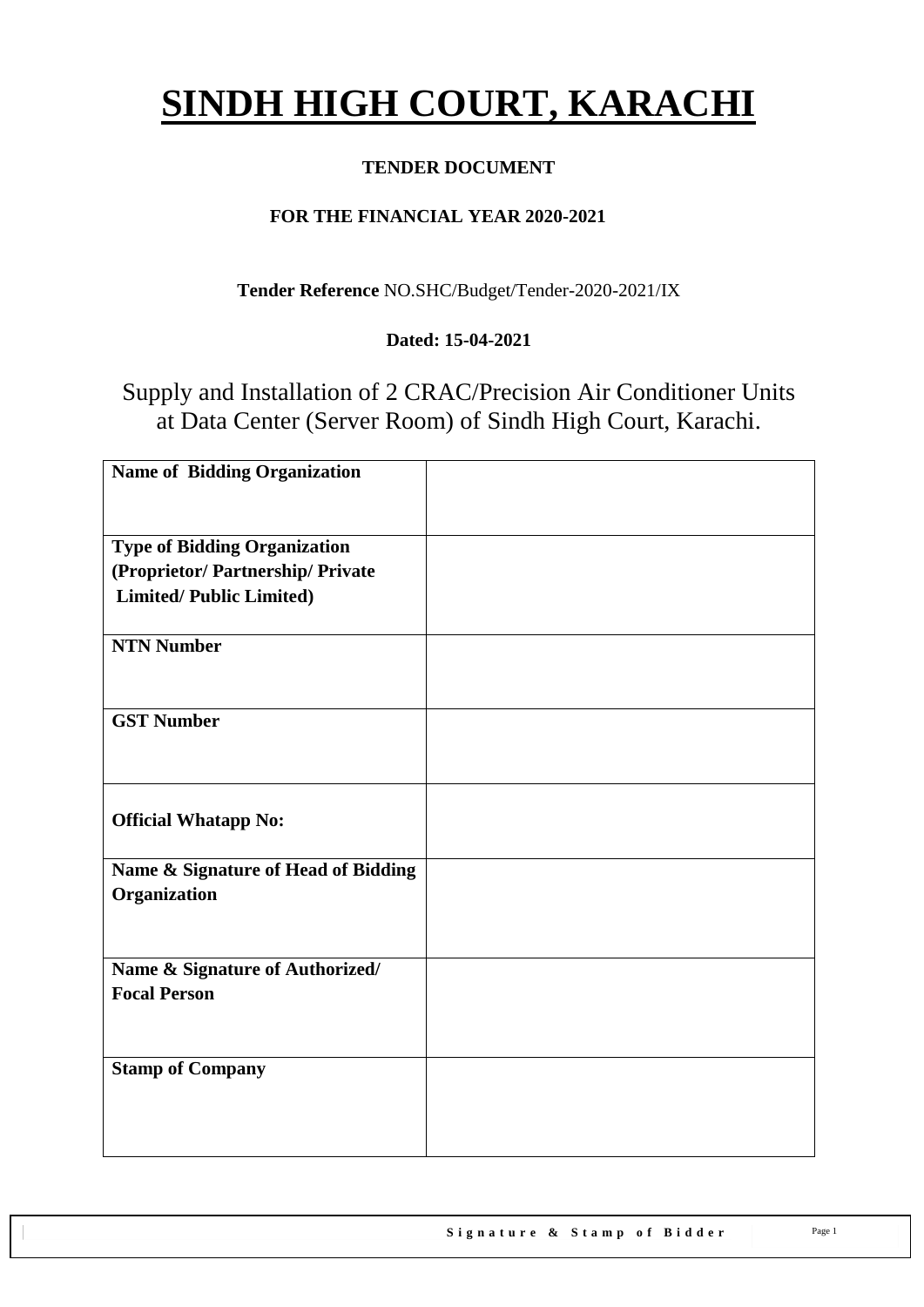#### **Contents**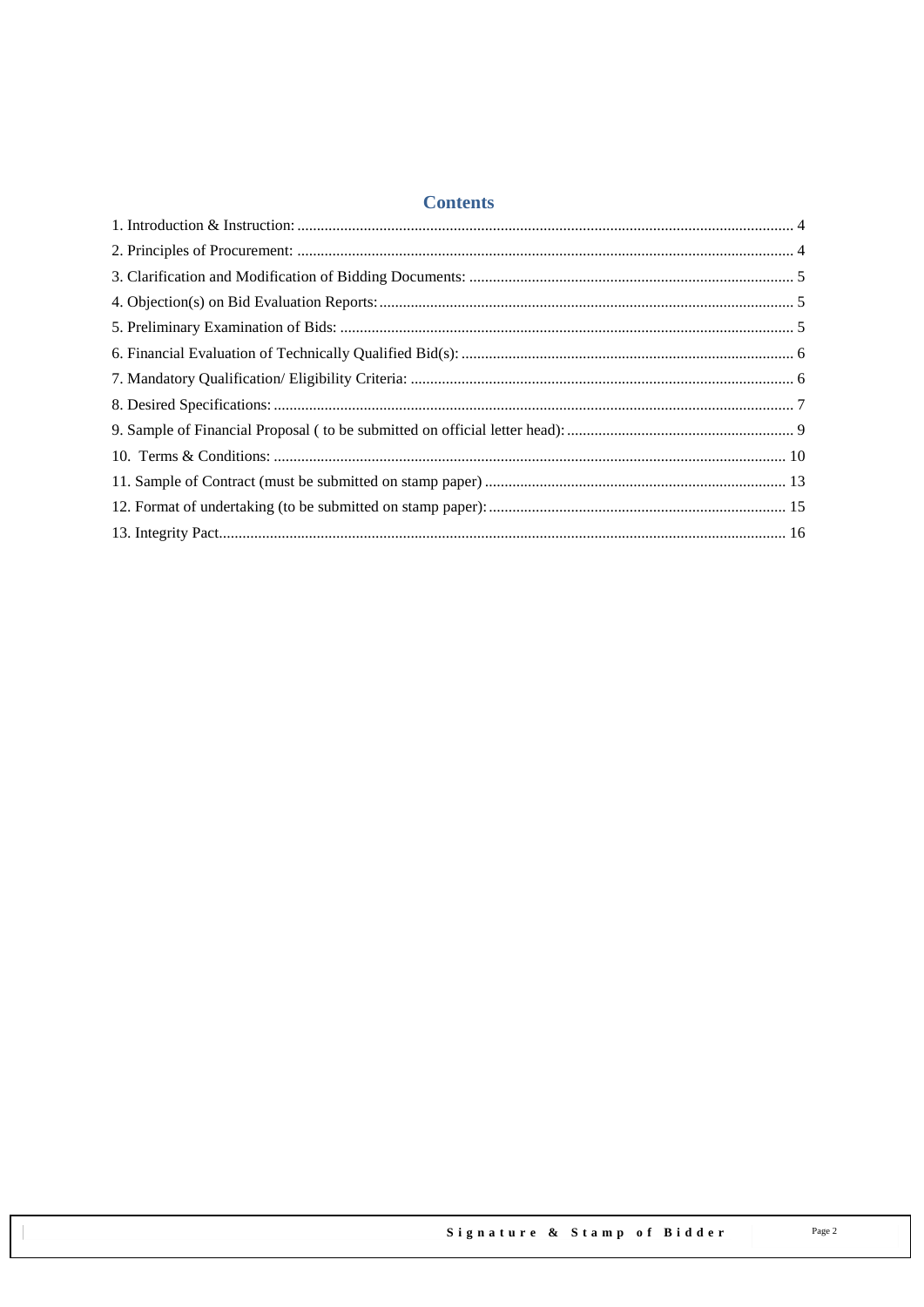Tender Reference No. \_\_\_\_\_\_\_\_\_\_\_\_\_ Dated\_\_\_\_\_\_\_\_\_\_\_\_\_\_

**To,** 

#### **The Learned Registrar, Sindh High Court, Karachi.**

Respected Sir,

We, the undersigned, offer to provide our services for **"**Supply and Installation of 2 CRAC/Precision Air Conditioner Units at Data Center (Server Room) of Sindh High Court, Karachi**"**, as a Bid, sealed in an envelope. Mr. \_\_\_\_\_\_\_\_\_\_\_\_\_\_son of holding CNIC No.  $\qquad \qquad$  Cell No. has been authorized to attend the Bid Meetings on behalf of our organization.

We understand that Sindh High Court is not bound to accept any Proposal you receive and reserves the right to accept or reject any offer and to annul the bidding process and reject all proposals without assigning any reason or having to owe any explanation whatsoever.

The decision of Purchase Committee shall be final and cannot be challenged on any ground at any forum and the Purchase Committee will not be liable for any loss or damage to any party acting in reliance thereon.

Sincerely,

**Name: Designation: Name of Company Dated:**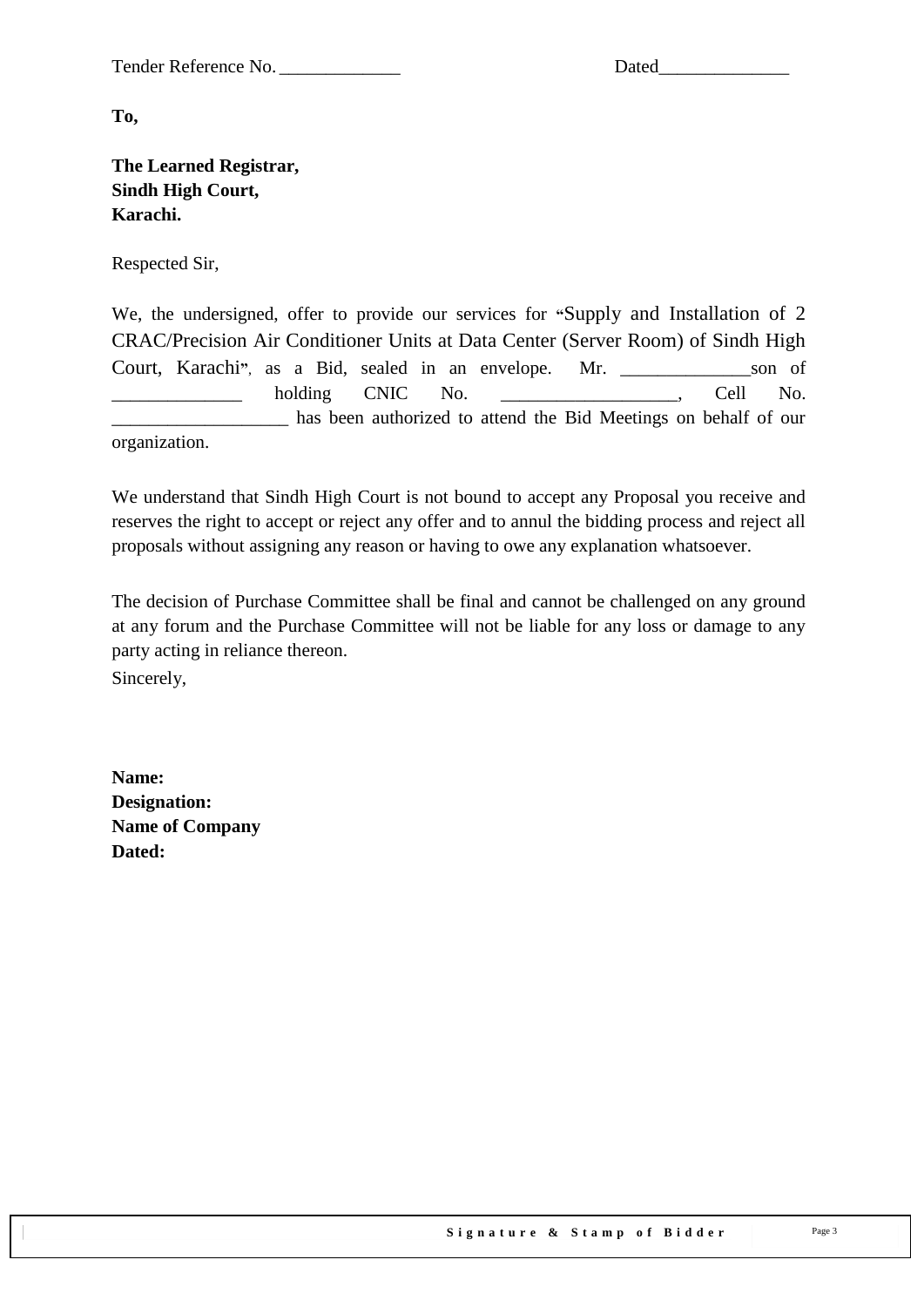# <span id="page-3-0"></span>**1. Introduction & Instruction:**

Dear Tenderer:

The **SINDH HIGH COURT (SHC)** is the highest judicial institution of the province of [Sindh.](https://en.wikipedia.org/wiki/Sindh) We are interested to **CRAC/ Precision Air Conditioner Units**, as mentioned in tender document, from your esteemed firm / agency in transparent manner. SHC reserves the right to increase/ decrease the quantities as per requirement in the light of availability of funds, as per rules.

| <b>Purpose &amp; Scope</b>            | Supply and Installation of 2 CRAC/Precision Air             |  |
|---------------------------------------|-------------------------------------------------------------|--|
|                                       | Conditioner Units at Data Center (Server Room) of           |  |
|                                       | Sindh High Court, Karachi                                   |  |
| <b>Method of Procurement</b>          | Tender (Single Stage Two Envelopes Method)                  |  |
| Date & Venue of Pre-Bid               | Thursday 8 <sup>th</sup> April, 2021 at 11:30 a.m.          |  |
| <b>Meeting</b>                        | Office of D.G (F&A), High Court of Sindh, Karachi.          |  |
| of<br>availability<br>Date of         | Thursday 15 <sup>th</sup> April, 2021.                      |  |
| document<br>tender<br>on              | http://www.sindhhighcourt.gov.pk/tender.php.                |  |
| website                               |                                                             |  |
| Date & time of Submission             | On or before Monday $3^{\text{rd}}$ May, 2021 at 11:00 a.m. |  |
| of Bids                               |                                                             |  |
| Date & time of Opening of             | On Monday $3^{\text{rd}}$ May, 2021 at 11:30 a.m.           |  |
| <b>Bids</b>                           |                                                             |  |
| Venue of Bid Submission &             | Office of D.G (F&A), inside I.T Compound, Sindh             |  |
| Opening                               | High Court, Saddar, Karachi.                                |  |
| <b>Tender Fee</b>                     | N <sub>il</sub>                                             |  |
| <b>Bid Security</b>                   | 5% of the bid price with all taxes in the form of           |  |
|                                       | Deposit at Call or pay order or demand draft or a Bank      |  |
|                                       | Guarantee as per rules.                                     |  |
| Cost<br>of<br><b>Estimated</b><br>two | Rs. 5.6 million approximately.                              |  |
| complete units                        |                                                             |  |
| <b>Place of delivery of items</b>     | Data Center, I.T Department, High Court of Sindh,           |  |
|                                       | Karachi.                                                    |  |
| <b>Expected Date of Delivery</b>      | 3 Months from the date of issuance of Purchase Order.       |  |
| <b>Bid Validity Period</b>            | 90 days from the date of opening of bids.                   |  |
| No of units required                  | 02 units.                                                   |  |
|                                       | In case of shortage of funds, only one $(01)$ unit will be  |  |
|                                       | procured.                                                   |  |

### <span id="page-3-1"></span>**2. Principles of Procurement:**

 Sindh High Court ensures that procurements are conducted in a *fair and transparent manner* and the object of procurement brings value for money to this Court. Hence, bidders are directed to provide copies of required document for record.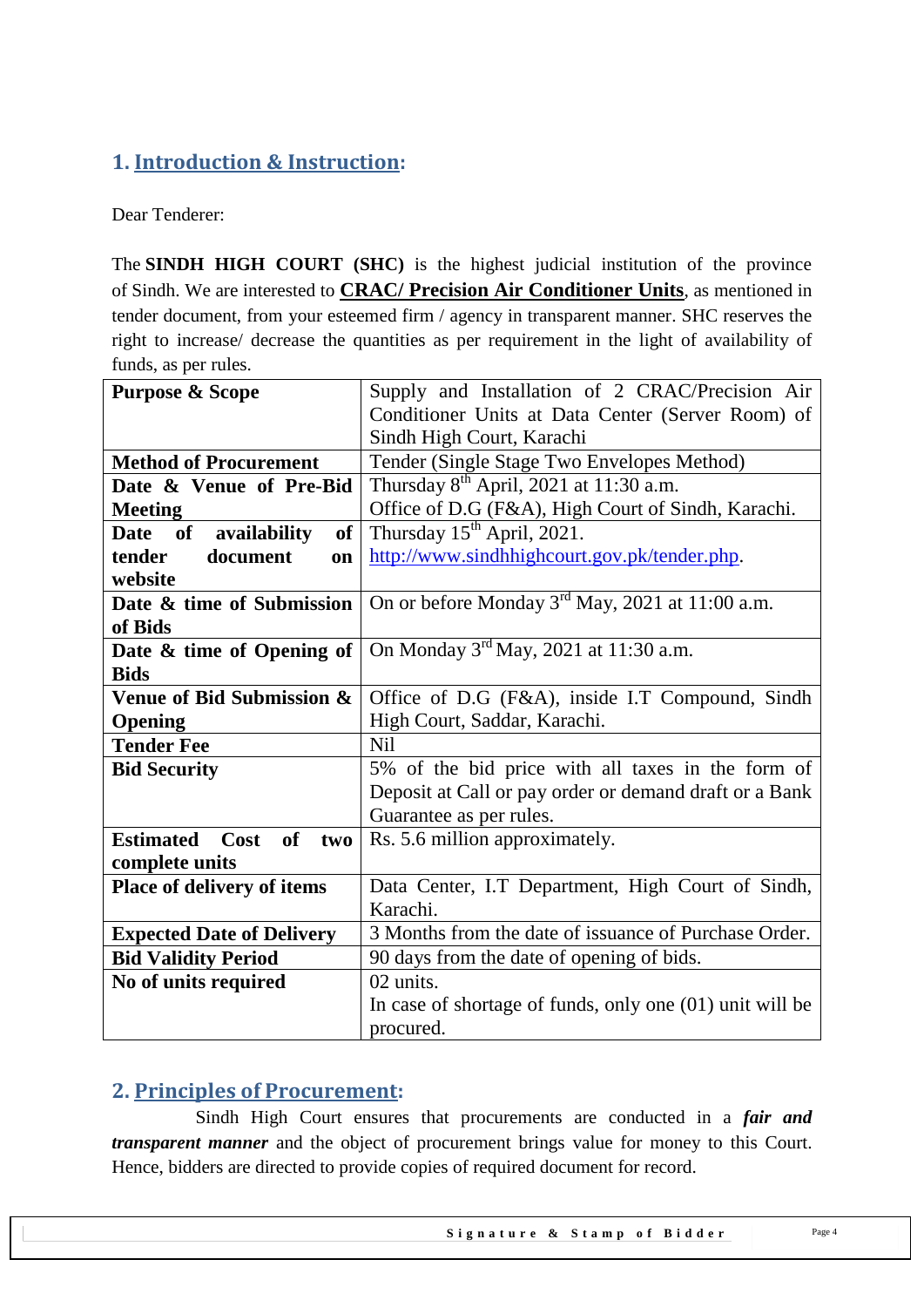# <span id="page-4-0"></span>**3. Clarification and Modification of Bidding Documents:**

Bidding Document has been prepared by Procurement Committee as per rules. Clarifications (if any) for contents of bidding documents etc. may be sent to the Procurement Committee through Registrar, High Court in writing, at *least five calendar days prior* to the date of opening of bid. Clarification in response to a query shall be uploaded on the official website of Sindh High Court. All bidders are advised to visit the website of Sindh High Court for keeping them updated.

It is stated that contents of bidding documents etc. have been carefully read & understood. All queries have been properly answered by the concerned Officers of Sindh High Court well before in time. We do not have any objections on the contents of the biding documents.

| Name:               |  |
|---------------------|--|
| <b>Designation:</b> |  |
| Signature & stamp   |  |
|                     |  |

## <span id="page-4-1"></span>**4. Objection(s) on Bid Evaluation Reports:**

 Bid Receiving Time Sheet, Bid Attendance Sheet, Eligibility Criteria Report, Technical Bid Evaluation Report and Financial Bid Evaluation Report shall be uploaded on the official website of High Court of Sindh. Objection(s) if any should be submitted within THREE (03) working days of uploading of reports. Thereafter, no objection shall be entertained.

## <span id="page-4-2"></span>**5. Preliminary Examination of Bids:**

 Procurement Committee as mentioned above shall examine the bids to confirm that all required documents and specifications/ technical documentation requested in bidding documents have been provided, and to determine the completeness of each document submitted. If any of the required documents or information is missing, the bid shall be rejected. Further, Sindh High Court shall examine the Bid to confirm that all terms and conditions specified in the bidding documents have been accepted by the Bidder without any material deviation or reservation.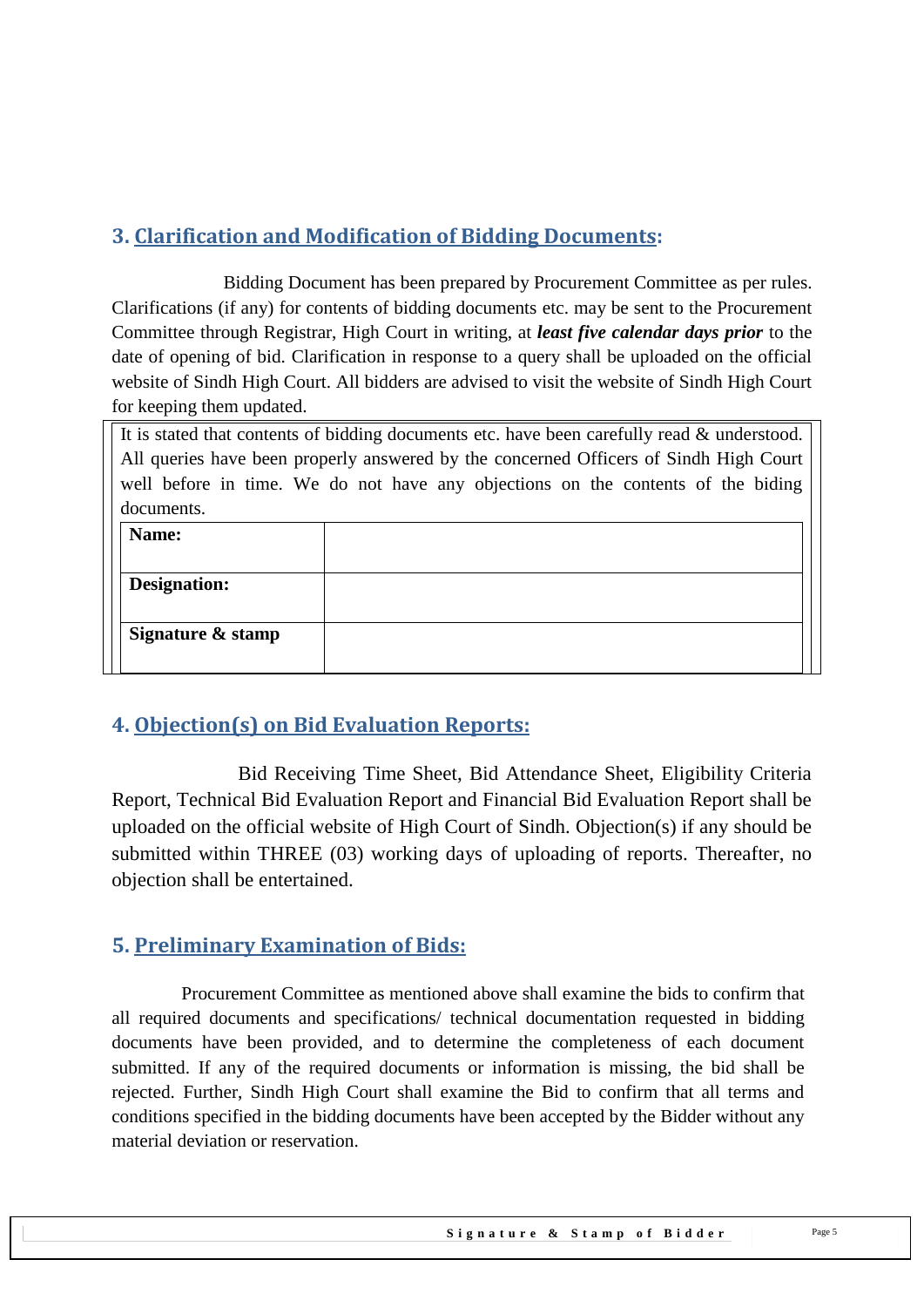# <span id="page-5-0"></span>**6. Financial Evaluation of Technically Qualified Bid(s):**

 **Financial Evaluation of technically qualified Bid (s) shall be done on the basis of TOTAL AMOUNT WITH ALL TAXES**. All government taxes shall be applicable as per rules. Tender may be awarded to the lowest technically bidder subject to fulfillment of all the terms & conditions of bidding documents and specifications/ requirements of Sindh High Court as mentioned in bidding documents.

# <span id="page-5-1"></span>**7. Mandatory Qualification/ Eligibility Criteria:**

| S.#             | <b>Description</b>                                                                                                                                                                                                                                                                                                                                                                                                                           | <b>Marks Of</b><br><b>Eligibility</b> | <b>Marks</b><br><b>Obtained</b> |
|-----------------|----------------------------------------------------------------------------------------------------------------------------------------------------------------------------------------------------------------------------------------------------------------------------------------------------------------------------------------------------------------------------------------------------------------------------------------------|---------------------------------------|---------------------------------|
| $\mathbf{1}$    | The bidder should have past experience of at-least 10 projects<br>(specifically in installation of CRAC/Precision Cooling Units,<br>21KW CRAC in Data Centers/Server Room).<br>minimum of<br>Provide detail of such projects with Completion Letter/Certificate,<br>reference: contact information of last 5 data center projects, site visit<br>including location and year. Diagram should be in AutoCAD 2D and<br>3D.<br><b>Mandatory</b> | 25                                    |                                 |
| $\overline{2}$  | The bidder should be associated with Manufacturer as Authorized<br>Partner or Distributor in Pakistan for minimum last 5 years.<br><b>Mandatory</b>                                                                                                                                                                                                                                                                                          | 15                                    |                                 |
| 3               | The bidder should have Fluke Thermal Image Camera and submit<br>CFD Analysis Audit Report before and after Installation of the<br>units.<br><b>Mandatory</b>                                                                                                                                                                                                                                                                                 | 10                                    |                                 |
| $\overline{4}$  | The bidder should have certified employees : 1 No of UPTIME<br>INSTITUTE (ATS), 1 No of BICSI & 1 No of NFPA. (Attach<br>relevant copies)                                                                                                                                                                                                                                                                                                    | 9                                     |                                 |
| $5\overline{)}$ | The bidder should have employed at least 2 Nos. of internationally<br>trained engineers in Supplier Factory / Office specifically in quoted<br>brand of Cooling Units. (Attach relevant copies)                                                                                                                                                                                                                                              | 10                                    |                                 |
| 6               | The bidder should have at least 3 SLA of installed/quoted Precision<br>cooling Units. (Attach Copies)                                                                                                                                                                                                                                                                                                                                        | 9                                     |                                 |
| $\tau$          | The bidder should have Complete Spare Parts of quoted Units in case<br>of Faults/Failures of parts. (Attach letter with Complete inventory of<br>Spare parts).                                                                                                                                                                                                                                                                               | 9                                     |                                 |
| 8               | The bidder should provide Financial Audit Report of min 3 Years<br>and have minimum Turnover of 80 Millions during the last 3 years.                                                                                                                                                                                                                                                                                                         | 8                                     |                                 |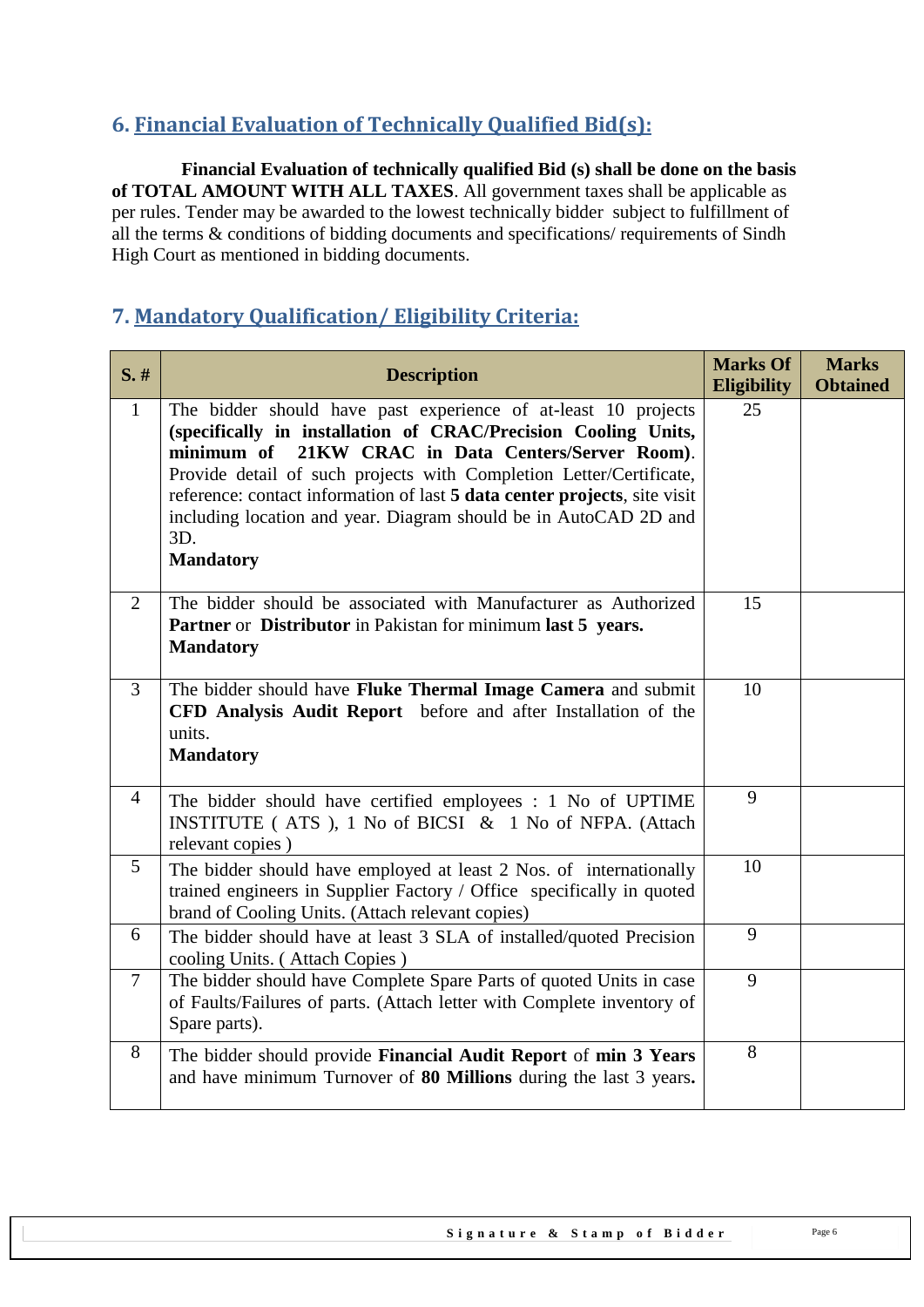| The bidder must be registered with Sales Tax, Income Tax |            |  |
|----------------------------------------------------------|------------|--|
| departments and should be active tax payer.              |            |  |
| (Mandatory requirement)                                  |            |  |
| <b>Mandatory</b>                                         |            |  |
|                                                          |            |  |
| <b>Total Marks</b>                                       | <b>100</b> |  |
| Passing Marks                                            | <b>75%</b> |  |

 It is undertaken that I have provided copies of the required documents. It is understood that Sindh High Court reserves the right to reject our bid/ disqualify us in case of non-availability of the above mentioned documents and decision of Sindh High Court shall be final.

| Name:               |  |
|---------------------|--|
| <b>Designation:</b> |  |
| Signature & stamp   |  |

## <span id="page-6-0"></span>**8. Desired Specifications:**

**Scope:** Complete solution of supply, installation, commissioning and integration of CRAC Units with complete installation of indoor, outdoor units, piping/ducting, fitting, solution for water inflow/outflow, and electrical items (power cables, power breakers fixing including power DB work).

| <b>Cooling Unit</b>                                                      | <b>Floor Standing</b>            |  |
|--------------------------------------------------------------------------|----------------------------------|--|
| Cooling capacity $(1)$                                                   | 21.2 kw with minimum 3.72 EER    |  |
| and                                                                      |                                  |  |
|                                                                          | 0.98 SHR                         |  |
| Airflow                                                                  | $6500$ m <sup>3</sup> /h minimum |  |
|                                                                          | Down flow/up air return.         |  |
| Indoor Dimension and Weight should not be more than the given parameters |                                  |  |
| Height                                                                   | mm 2000                          |  |
| Length                                                                   | mm 1000                          |  |
| Depth                                                                    | mm 800                           |  |
|                                                                          |                                  |  |
| <b>Compressor</b> Qty/Type /Capacity                                     | $1/$ Scroll / min 5.2 kw         |  |
|                                                                          |                                  |  |
| <b>Evaporator</b> Type / Types of Fins                                   | Finned coil, Hydrophilic Coated  |  |
|                                                                          |                                  |  |
| <b>Fan Oty/Type</b>                                                      | 1/ Centrifugal fan               |  |
|                                                                          |                                  |  |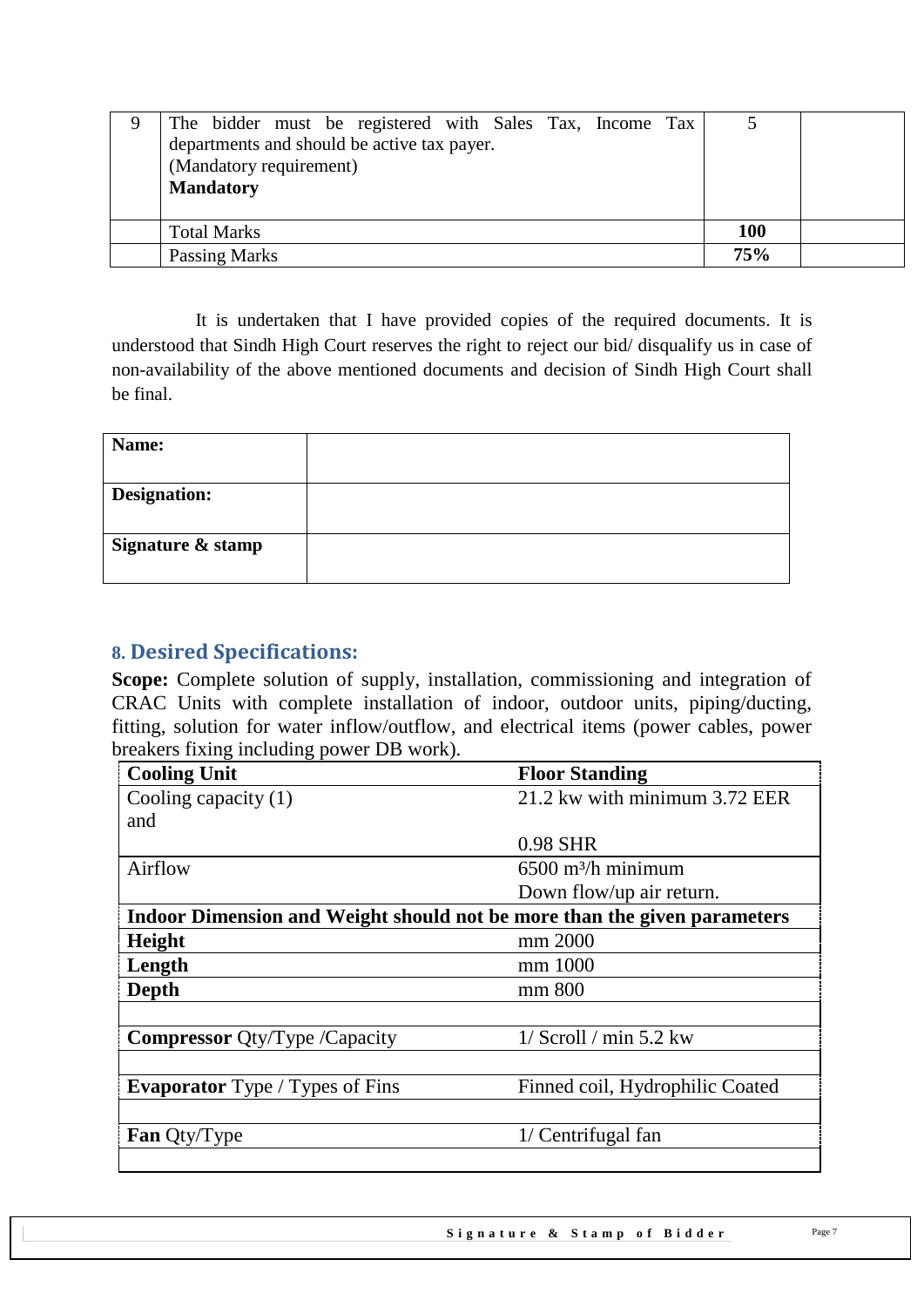| <b>Air Filter Type</b><br>EU4 Grade Filter with Fire |                                   |
|------------------------------------------------------|-----------------------------------|
| Resistance                                           |                                   |
|                                                      | Class 1                           |
| <b>Electrical heaters</b> (Qty/capacity)             | 2nr with 5 kw of heating capacity |
| and                                                  | preferably PTC (Positive          |
| Temperature                                          | Coefficient) material.            |
|                                                      |                                   |
| <b>Humidifier Capacity</b>                           | $8-13$ Kg/h with min 6kw of       |
| absorbed                                             | power                             |

- 1. Beside the above specification table, the required Precession Cooling Unit must be at least 21 KW capacity. All control component must comply with CE and IEC standards. The electrical control technology must be able to work under power source of 380V +-20% and should have capacity of protection value in range of 380V+-50% and if voltage goes beyond the selection range it should automatically protect the unit by shutting off and restarting the unit when power is in range.
- 2. The Unit must be equipped with a high quality efficient pure copper evaporator and advance thermal expansion valves.
- 3. The Compressor must be of Copeland hermetic scroll type, to guarantee high efficiency and long life and low noise to avoid any extra noise vibration in the Data Center/Server room.
- 4. The unit must come with an electric heater with perfect overheating protection function and ionization resistance and an advance electrode steam humidification system, which is controlled by units centralized micro controller unit.
- 5. The main micro controller of the unit must of CAREL so that it can integrate easily with the existing installed units.
- 6. The outer condenser should be anti-corrosion alloy to ensure service life and appearance of the condenser and an external rotor axial flow fan for environmental protection and noise reduction. The fan should be equipped with an automatic speed regulator that controls the rotating speed under different temperature and energy saving.
- 7. Complete Comprehensive Warranty (with parts & labour excluding consumables i.e: gas & filter) of the equipment must be 3 Years.
- 8. Bidder must include the cost of quarterly services (excluding consumables i.e: gas & filters) for the 3 years (i.e:  $4 \times 3$  yrs = 12 Services) in the total quoted price for 1 unit.
- 9. Bidder must also provide training to the Data Center Staff, on completion.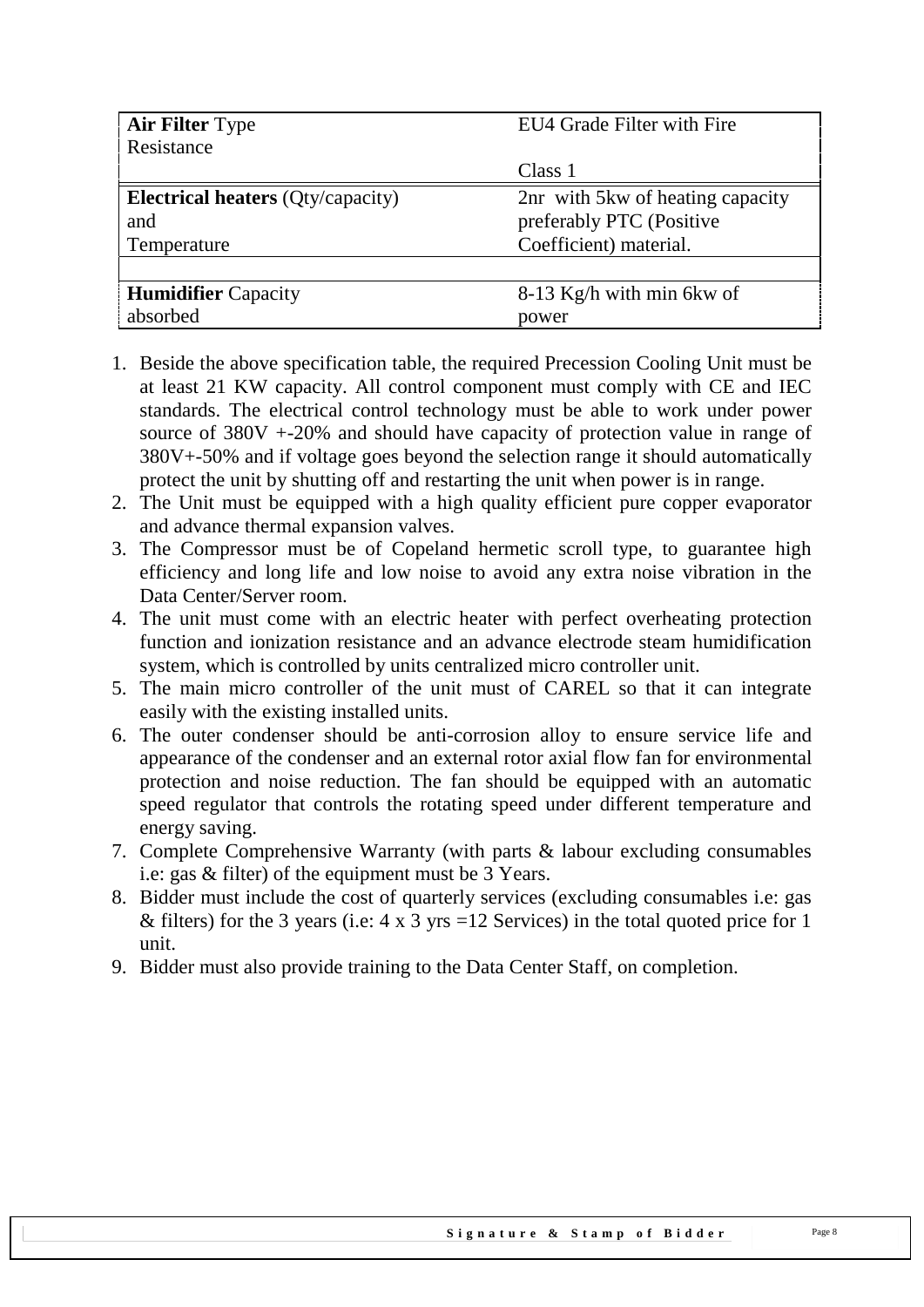## <span id="page-8-0"></span>**9. Sample of Financial Proposal ( to be submitted on official letter head):**

Bidders are advised to submit financial proposal as per following format on the official letter head of bidder which must be properly signed & stamped.

| S.No           | <b>Description</b>                                                                                                                                                       | <b>Amount with all taxes PKR</b> |
|----------------|--------------------------------------------------------------------------------------------------------------------------------------------------------------------------|----------------------------------|
|                |                                                                                                                                                                          | for one complete unit            |
|                | Cost of complete Cooling System with all components                                                                                                                      |                                  |
| $\overline{2}$ | Installation, Installation kit commissioning etc.                                                                                                                        |                                  |
| 3              | Transportation, loading, uploading etc.                                                                                                                                  |                                  |
| $\overline{4}$ | Other cost if any                                                                                                                                                        |                                  |
| 5              | Quarterly services (excluding consumables <i>i.e.</i> )<br>gas & filters) for the 3 years (i.e: $4 \times 3$ yrs = 12<br>Services) in the total quoted price for 1 unit. |                                  |
|                | Total Amount with all taxes PKR of one complete<br>unit                                                                                                                  |                                  |
|                | Total Amount with all taxes PKR of two complete<br>units                                                                                                                 |                                  |

- 1. This is **single stage two envelope method**. Hence, financial proposal must be sealed in separate envelope. Tender shall be rejected, if prices and/ or bid security amount is/are disclosed in technical proposal.
- 2. Prices should be quoted in Pakistani rupees.
- 3. No Price Adjustment can be considered due to fluctuation in dollar. Tender may be awarded within validity period as per rules. Kindly quote prices by considering all the factors such as time period, delivery period. Covid-19 situation, lockdown, worldwide economic crisis etc..
- 4. All Government taxes shall be applicable as per rules. All supporting/ required documents/ SRO must be submitted in case of claim for exemption of taxes as per rules. All requests for exemption of taxes (if allowed by the rules/ law) shall be forwarded to the Accountant General Sindh, Karachi for dealing the matter at their end, as per rules.
- 5. Bidder must have valid & active Vendor I.D of A.G Sindh at the time of submission of bill. Bidder shall be responsible, in the case Vendor I.D is not active or any other issue relating to Vendor I.D.
- 6. Bidder shall be bound to submit all required documents along with bill in the budget branch of this Court. In case of any objection raised by the Office of A.G Sindh, bidder shall be bound to provide the same documents to High Court of Sindh for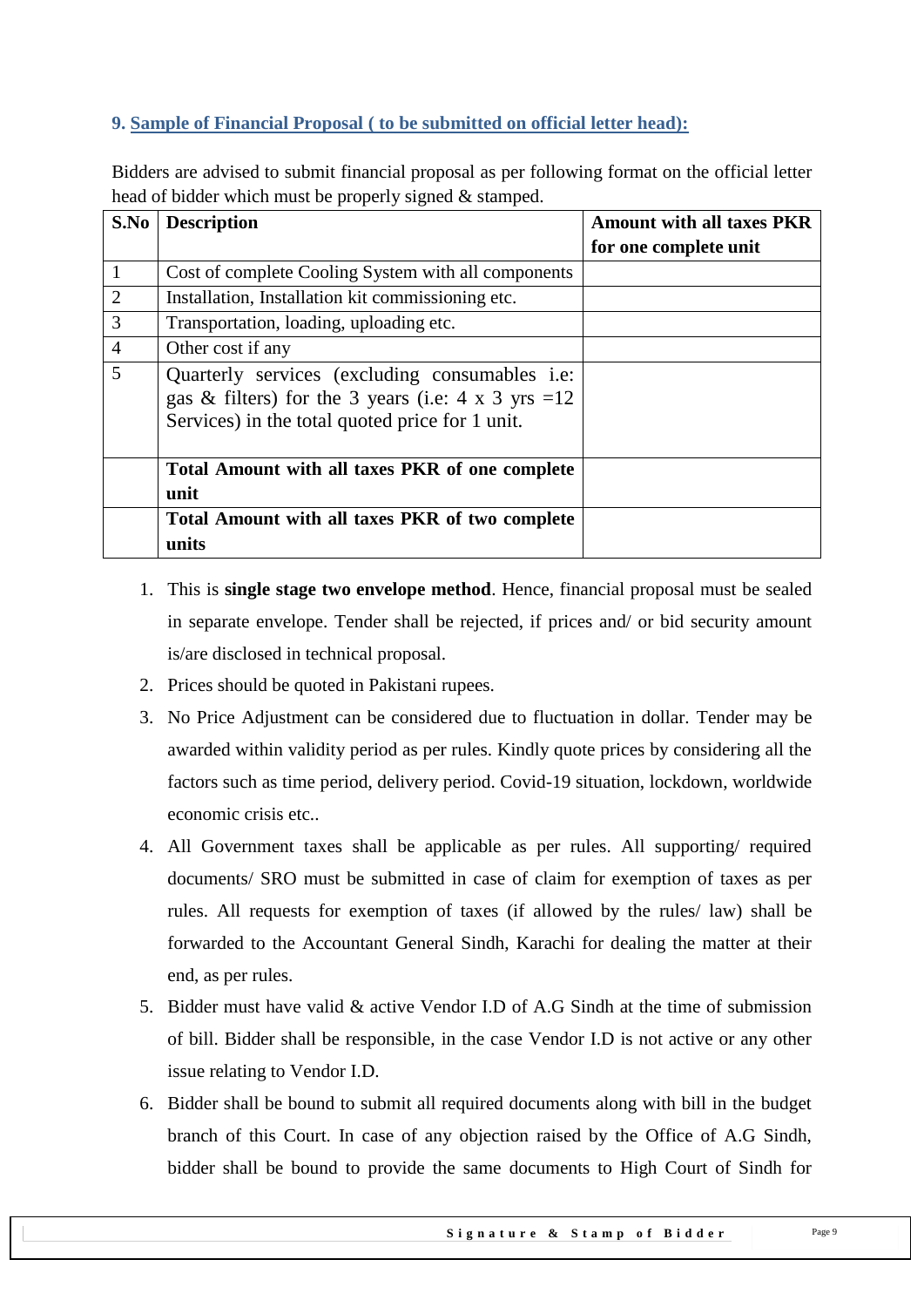onward transmission to the office of A.G Sindh.

- 7. High Court of Sindh will serve as a bridge between the Office of A.G Sindh and the successful bidder in order to facilitate the payment process. However, Sindh High Court shall not be held responsible for any act of the Office of A.G Sindh which is according to rules & Standard Operating Procedures (SOPs) of A.G Sindh and Government of Sindh.
- 8. **Bid Security of 5% of total quoted amount (with all taxes)** will be deposited along with Tender Document in shape of BID SECURITY FORM/ PAY ORDER/ BANK DRAFT as reflected in tender notice.
- 9. Bid Security should favour Registrar, High Court of Sindh, Karachi.
- 10. Sindh High Court believes in honesty, integrity and transparency in procurement. Bidders are advised to report the corruption matters directly to Registrar, High Court of Sindh, Karachi [\(registrar@sindhhighcourt.gov.pk\)](mailto:registrar@sindhhighcourt.gov.pk), if they are asked to give gifts/ bribe/ cash/ etc. for receiving cheques/award of tender etc.

| <b>Name</b>        |  |
|--------------------|--|
|                    |  |
| <b>Designation</b> |  |
|                    |  |
| <b>Cell Number</b> |  |
|                    |  |
| Signature & stamp  |  |
|                    |  |
|                    |  |

#### <span id="page-9-0"></span>**10. Terms & Conditions:**

- 1. **Bidding Method**: Single Stage-Two Envelopes method will be adopted for bidding process as per SPPRA Rules. Bidders are required to submit separate technical & financial proposal.
- 2. **Qualification/ Eligibility:** Bidders are bound to submit copies of all documents as mentioned in Eligibility Criteria Section, in order to establish their eligibility to participate in bid. In case of non-availability of required documents, bidder may be disqualified.
- 3. **Release of Bid Security**: The bid security of unsuccessful bidder will be released by SHC after award of work or after expiry of bid validity period as per rules.
- 4. **Late Bids**: Sindh High Court shall not consider any bid that arrives after the deadline for submission of bids, as reflected in NIT. Any bid received after the deadline for submission of bids shall be declared late, rejected, and returned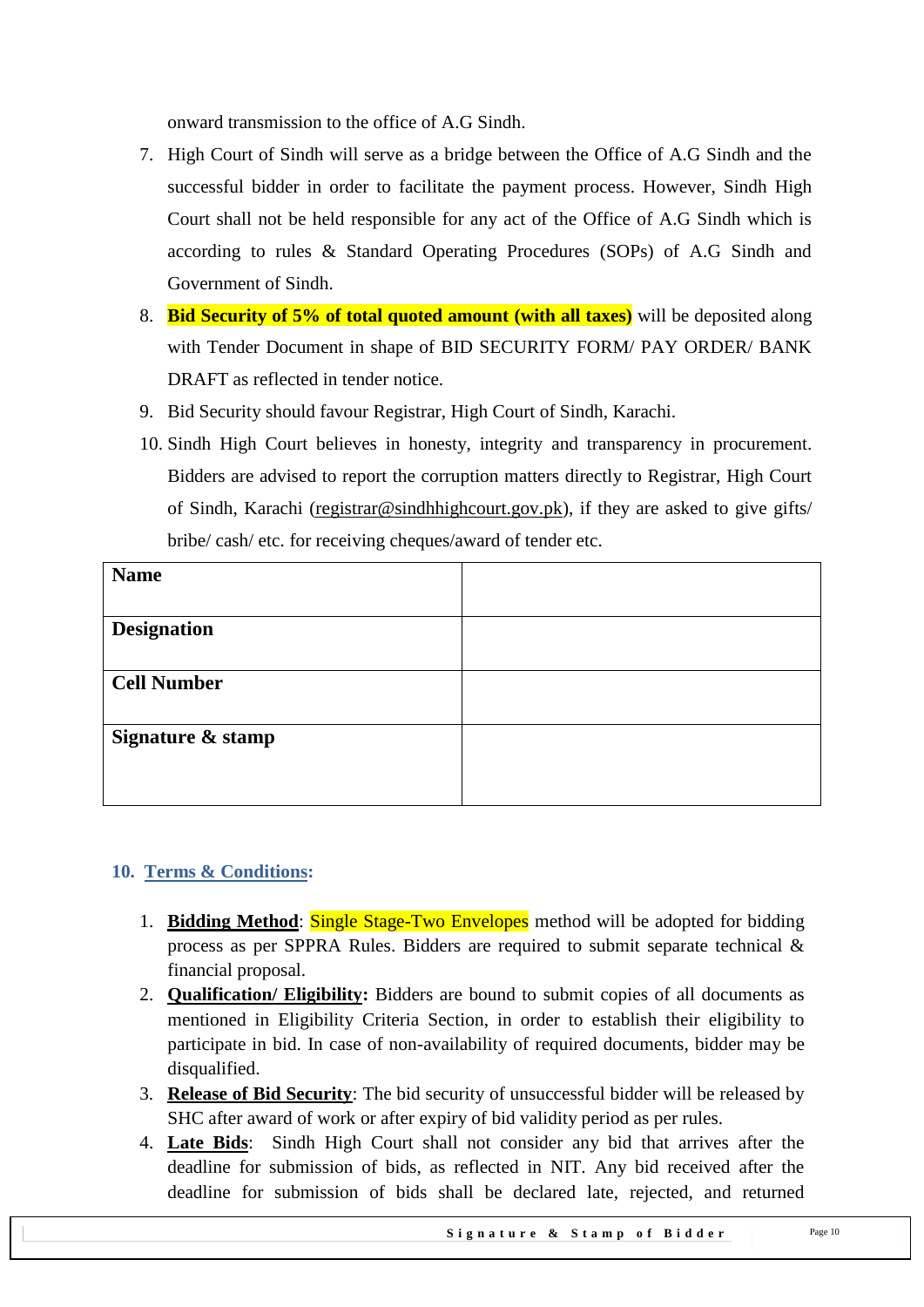unopened to the Bidder.

- 5. **Responsive Bids**: A substantially responsive Bid is one that conforms to all the terms, conditions, and specifications of the Bidding Documents without material deviation, reservation, or omission. Non-responsive Bids shall not be considered. Bidders are advised in their own interest to prepare their bids as per format, requirements, terms & conditions, mentioned in bid documents. Bidders are also advised to submit soft and hard copies of all required documents along with their bids.
- 6. **Award of Contract**: Sindh High Court may award the Contract to the **technically qualified Bidder** whose offer has been determined to be the lowest bid and is substantially responsive to the Bidding Documents, provided further that the Bidder is determined to be qualified to perform the Contract satisfactorily.
- 7. **Notification/ Purchase Order for Award of Contract**: Prior to the expiration of the period of bid validity, Sindh High Court will notify the successful Bidder, in writing, that its Bid has been accepted. Until a formal Contract is prepared and executed, the purchase order/ notification of award shall constitute a binding Contract.
- 8. **Performance Security**: The bid security of successful bidder will be released after submission of Performance Security equal to **5% of total cost of contract**.
- 9. **Release of Performance Security**: Performance Security shall be released after successful delivery of goods and issuance of satisfactory certificate from Assistant Registrar, Resident-II.
- 10. **Validity Period:** The procurement contract will be awarded within bid **validity period i.e. 90 days** as per SPRRA Rules.
- 11. **Receiving/Acceptance of Purchase Order:** The vendor will sign the copy of the Purchase Order as acknowledgement. Copy of Purchase Order along with relevant documents must be submitted along with bill.
- 12. **Delayed Delivery:** 2% penalty of the total amount will be imposed per month for which the company/firm/agency failed to deliver within the delivery/execution period.
- 13. **Inspection:** Physical inspection will be carried out by the Director I.T of this Court. Ordered material is subject to final inspection at the time of delivery.
- 14. **Quantity Delivered:** Competent Authority reserves the right to increase/decrease the quantity as per requirement and availability of funds, as per rules.
- 15. **Payment Term:** Payment shall not be made in advance before making delivery. Payment shall be issued by the office of A.G Sindh and cheque will be handed over to bidder (s) or his authorized representative (s).
- 16. **Condition of Goods**: All items must meet in all respects with the specifications & conditions of the Order and must be in good condition & conform to the best industrial quality standards; otherwise they will be liable to be rejected as per rules.
- 17. **Rejection of Goods:** We reserve the right to cancel any or all the items if material is not in accordance with our specification or if the delivery is delayed.
- 18. **Disclosure of Confidential Script/Material:** All rights reserve with the SHC and no information either in written/electronic media/copying form should be disseminated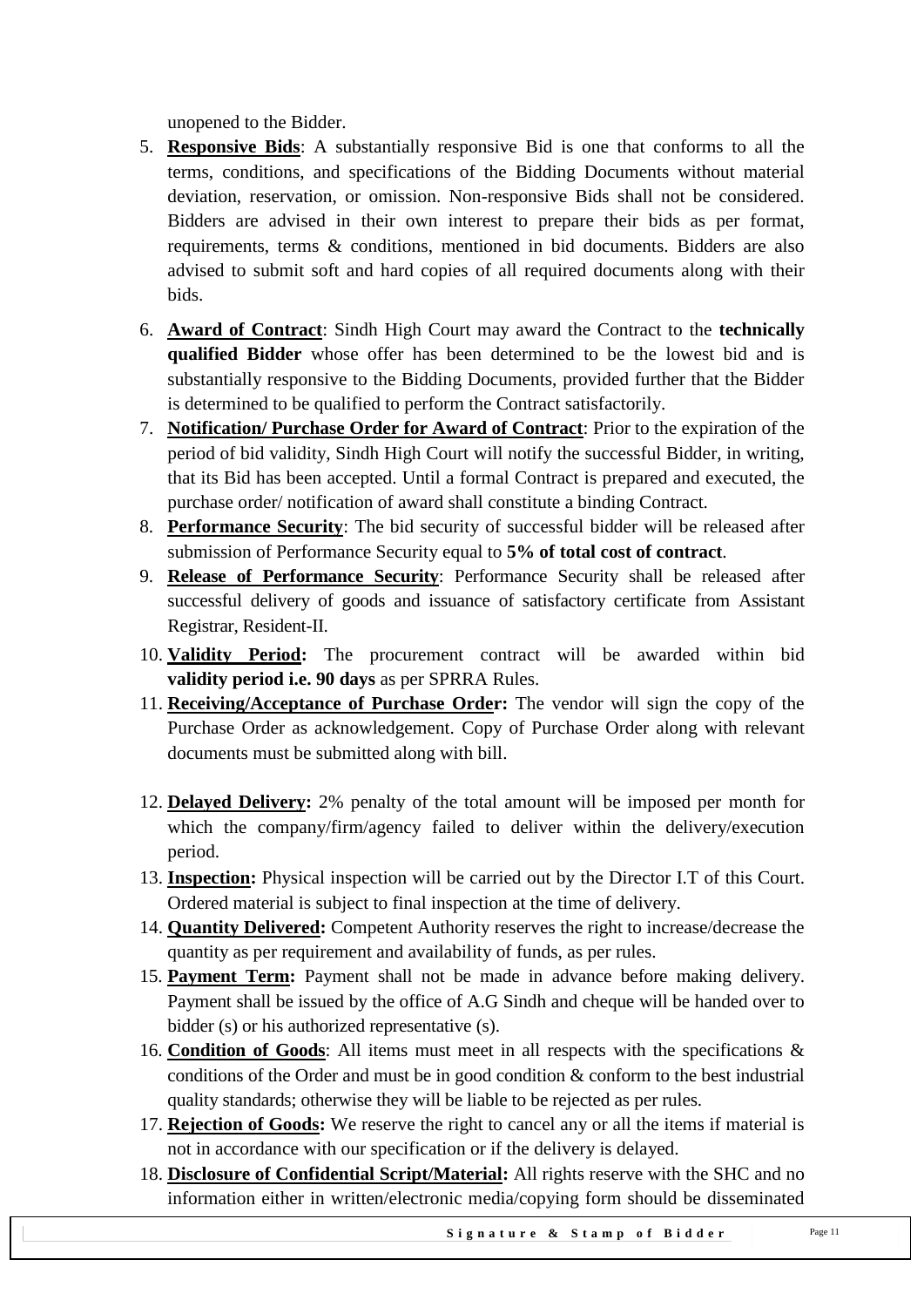without the permission of the authority.

- 19. **Resolution of Differences:** In case of any difference or dispute arises between the parties, the same shall be dealt with as per rules.
- 20. **Rules, Regulations & Policies:** All rules, regulations and policies will be governed in accordance to the SPPRA.
- 21. **Mistakes in Calculation:** The contractor/ supplier will be liable for any mistakes in calculation of price/ rate and amount and shall be liable to suffer the loss arises at any stage of contract, due to mistakes in calculation or tax rates.
- 22. **Government tax(es), levi(es) and charges(s)**: All Government taxes (including Income tax and stamp duty), levies and charges will be charged as per rules. Bidder should keep them updated regarding taxation issues in consultation with the relevant tax regulatory authorities.
- 23. **Stamp Duty**: Stamp duty will be levied as per rules.
- Alternative Bids: Alternative bids shall not be considered.
- 25. **Cost of Bidding**: The Bidder shall bear all costs associated with the preparation and submission of its bid, and Sindh High Court shall not be responsible or liable for those costs, regardless of the conduct or outcome of the bidding process.
- 26. **Rights of Sindh High Court**: Sindh High Court reserves the right to accept or reject any bid, and to annul the bidding process and reject all bids at any time prior to contract award, without thereby incurring any liability to Bidders.
- 27. **Interest on Late Payments**: No interest shall be paid on late payment if cheque is received late from the Office of A.G Sindh. However, every effort shall be made for timely payments to successful bidders.
- 28. **Insurance:** The goods supplied under that contract should be fully insured. All cost of insurance shall be paid by the successful bidder. If the goods are not insured then risk if any shall be suffered by the successful bidder.
- 29. **Warrants:** Supplier must warrants that goods supplied would be new, unused and as per best industrial standards.
- 30. **Termination of Contract**: SHC may terminate the contract, if the successful bidder fails to supply all or parts of goods within definite time or fails to perform any other obligations of contract or bidder has failed to submit performance security or bidder has involved in fraud/ corruption.

It is hereby certified that the terms and conditions have been read, agreed upon and signed.

| Name:               |  |
|---------------------|--|
|                     |  |
| <b>Designation:</b> |  |
|                     |  |
| Signature & stamp   |  |
|                     |  |
|                     |  |
| <b>Cell No</b>      |  |
|                     |  |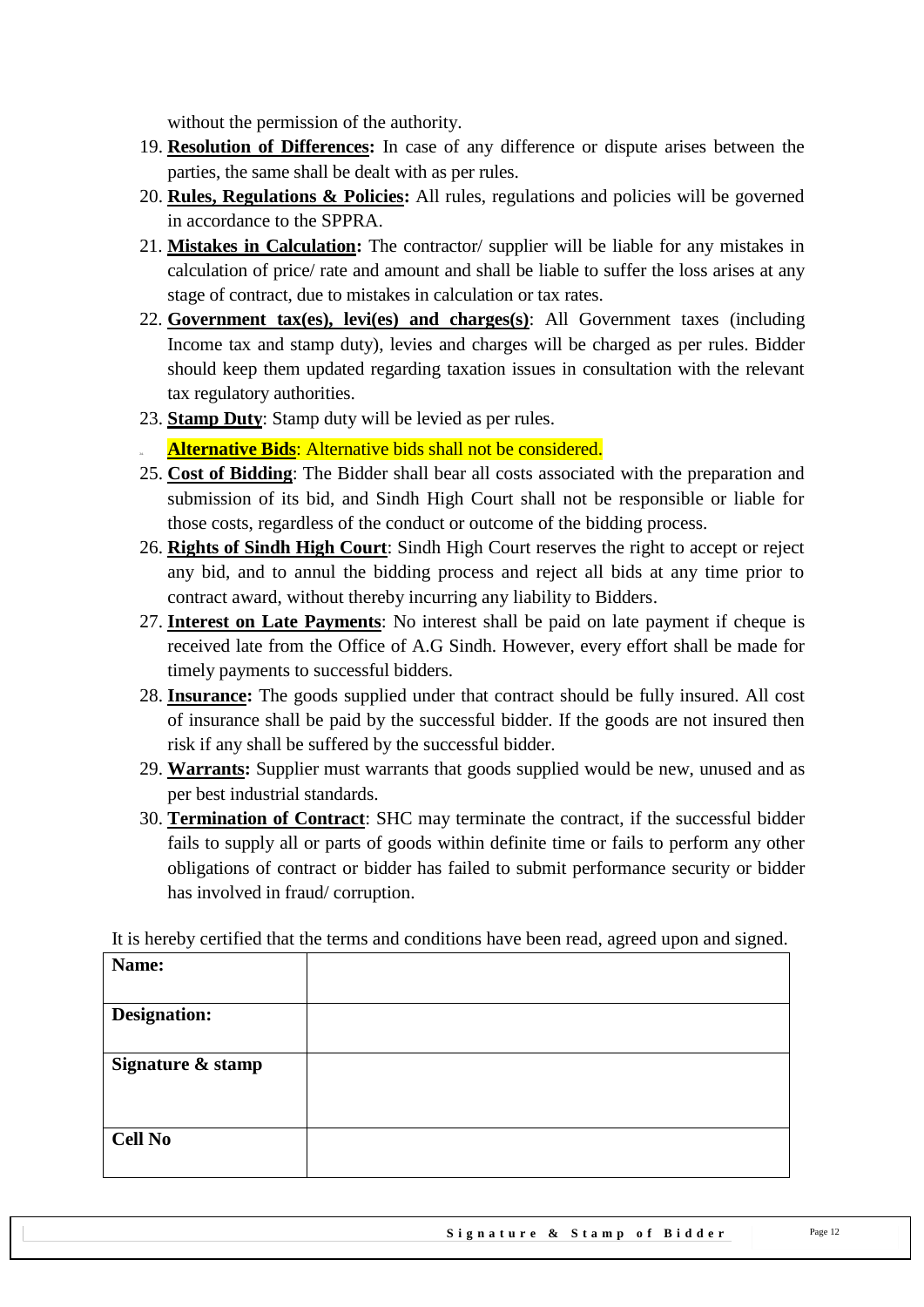# <span id="page-12-0"></span>**11. Sample of Contract (must be submitted on stamp paper)**

#### **CONTRACT BETWEEN SHC AND SUPPLIER FOR SUPPLY & INSTALLATION OF COOLING SYSTEM FOR SERVER ROOM/ DATA CENTER OF I.T DEPARTMENT, SINDH HIGH COURT, KARACHI.**

This Deed of Agreement is made and entered into on \_\_\_\_\_\_\_\_\_\_\_\_\_ day of \_ 2021

#### **BETWEEN**

**Sindh High Court Establishment through the set of the set of the set of the set of the set of the set of the set of the set of the set of the set of the set of the set of the set of the set of the set of the set of the se** at High Court of Sindh, Saddar, Karachi, (here in after called SHC which term shall include its successors and assigns) on the **One Part**.

#### **AND**

having its office at  $\qquad \qquad$  (here

in after called SUPPLIER which term shall include successors and assigns) on the Other Part.

**And whereas** SHC desires to procure complete CRAC/Precision Air Conditioner Unit for Data Center/ Server Room of I.T Department, Sindh High Court, Karachi, as per specifications/ requirements, terms & conditions mentioned in tender document and approved bid evaluation report.

**And whereas** SUPPLIER expresses his desire to provide the same as per specifications/ requirements, terms & conditions mentioned in tender document and approved bid evaluation report.

**And whereas** Supplier has represented that it is a professional and has the technical expertise, experience and resources to provide the goods as per specifications/ requirements, mentioned in tender documents.

**Whereas** on the basis of the Supplier's representations, SHC has agreed to purchase the same, in accordance with the terms and conditions mentioned in tender document and this Agreement.

Now, therefore in consideration of the mutual promises and obligations set out in this Agreement, the sufficiency of which is hereby acknowledged, the Parties, intending to be legally bound, agree as follows:

Now this deed of agreement witness the terms and conditions as follows :

- 1. That the Agreement shall come into force immediately and shall remain valid till complete delivery of goods.
- 2. That the quality and quantity of Complete Cooling System shall be as per specification/ requirements mentioned in tender document.
- 3. That the delivery of the materials shall be made by SUPPLIER at their own cost, management and responsibility as per tender document.
- 4. That SUPPLIER shall be fully responsible for delivery of Complete Cooling System in good condition at the Stores of SHC through delivery dockets in triplicate.
- 5. That Director I.T shall inspect the Complete Cooling System and reserves the right to reject the same if the representative(s) considers those to be inferior quality to the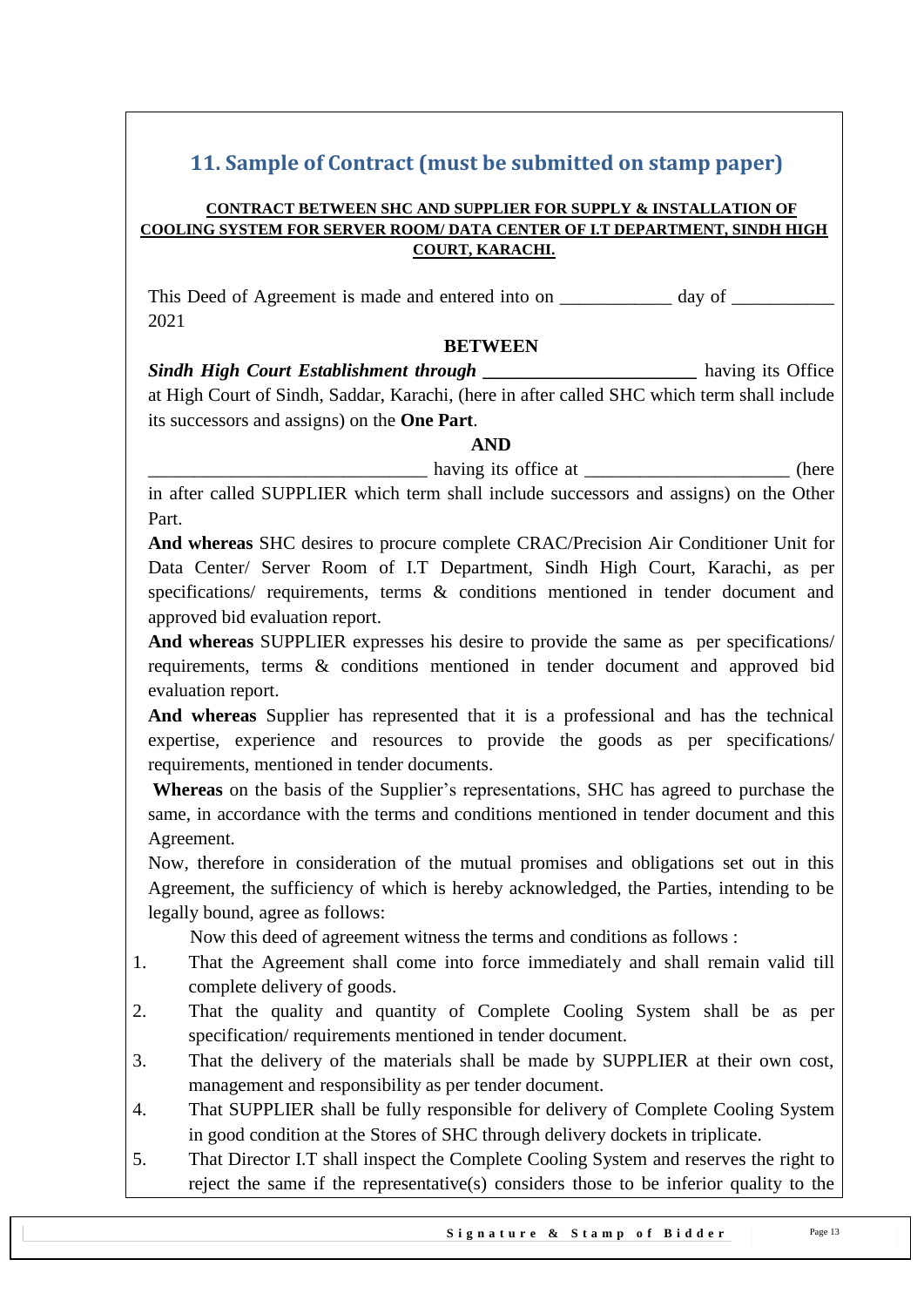approved specifications.

- 6. That Cooling System rejected by Director I.T shall be replaced by SUPPLIER and SUPPLIER shall bear all risks/costs of the materials rejected by SHC.
- 7. That SHC reserves the right to change the quantity of items as per availability of budget and rules.
- 8. That SUPPLIER shall indemnify SHC in respect of all claims, damages, compensation or expenses payable in consequence of any injury or accident caused by them i.e., SUPPLIER.
- 9. That cost of transportation, or any other incidental charges, if required in connection of the delivery of Complete Cooling System shall be borne by SUPPLIER, as per rules.
- 10. That bills submitted by SUPPLIER shall be forwarded to A.G Sindh by SHC. SUPPLIER shall be responsible to submit copies of relevant documents along with bill in coordination with Office of Budget Branch of SHC.
- 11. That all taxes shall be deducted by the Office of A.G Sindh and its decision shall be final.
- 12. That all government taxes shall be applicable as per rules.
- 13. That Bid Security shall be released after submission of Performance Security of 5% of contract price.
- 14. That the terms of this Agreement shall be GOVERNED by the Laws of the Land.
- 15. The failure of a Party to fulfill any of its obligations under this Agreement shall not be considered to be a breach of, or a default under, this Agreement insofar as the inability arises from an event of Force Majeure, provided that the Party affected by that event has taken reasonable precautions, due care and attempted to put in place reasonable alternative arrangements all with the objective of carrying out the terms of this Agreement.
- 16. That In the event of any question or difference or dispute whatsoever arising between the Parties under or in connection with this Agreement or any provision herein contained or its constructions hereof, or as to any matter in any way connected therewith or arising therefrom which cannot be resolved amicably shall be referred to arbitration and finally settled by three arbitrators, one to be appointed by each party and the third by the two appointed arbitrators, in accordance with the Arbitration Act, 1940. The language of arbitration shall be English and the venue of the arbitration shall be Karachi. The decision of the arbitrators shall be final and binding on the Parties who shall give full effect thereto. Any judgment may be entered upon the award in any competent court having jurisdiction.

 IN WITNESS WHEREOF, each of the Parties has caused this Agreement to be executed by their respective, fully authorized representatives as of the date first written above **\_\_\_\_\_\_\_\_\_\_\_\_, HIGH COURT OF SINDH** M/S.

SIGNATURE & OFFICIAL STAMP SIGNATURE & OFFICIAL **STAMP** 

\_\_\_\_\_\_\_\_\_\_\_\_\_\_\_\_\_\_\_\_\_\_\_\_

-------------------------------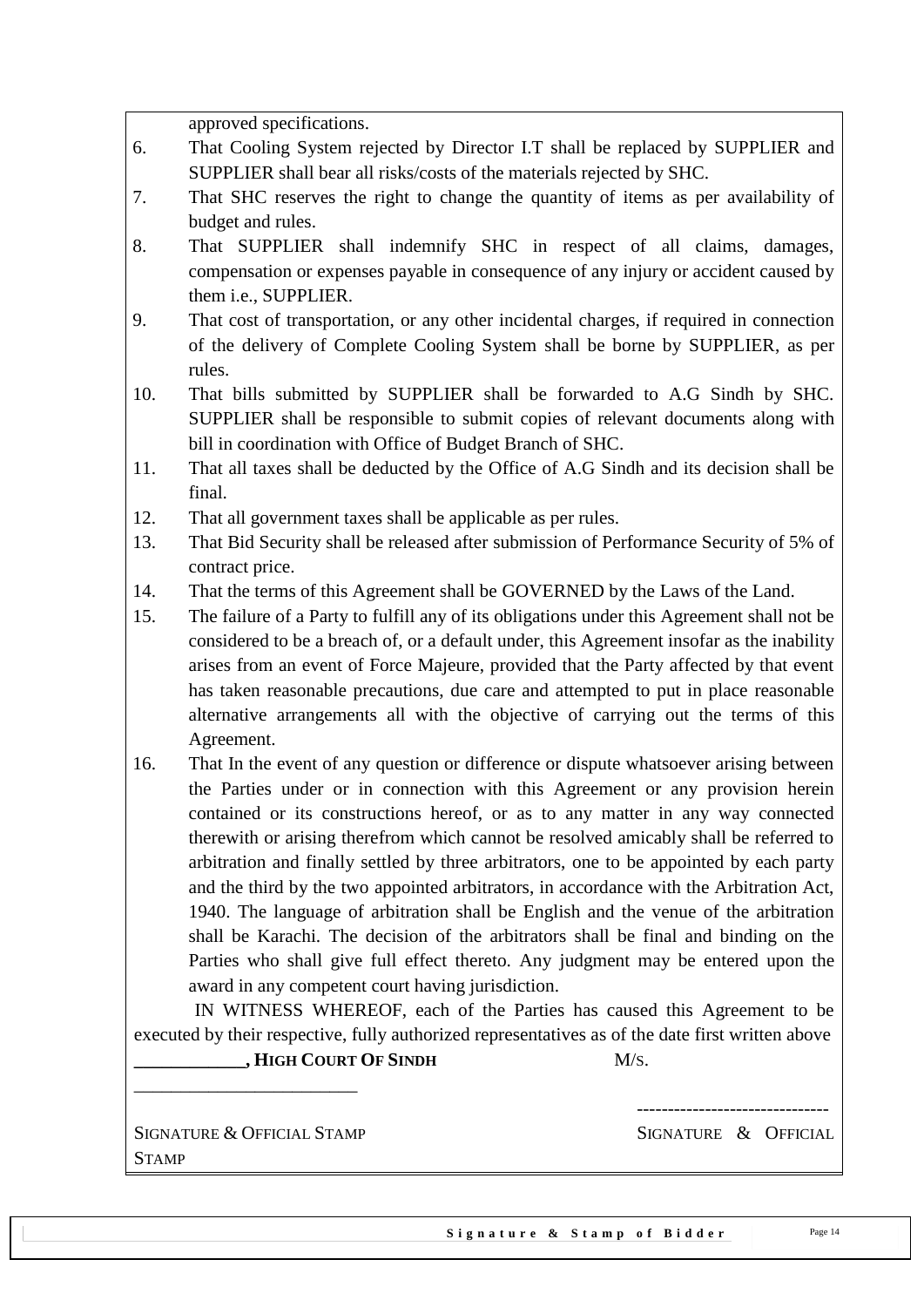# <span id="page-14-0"></span>**12. Format of undertaking (to be submitted on stamp paper):**

Undertaking must be as per following format, otherwise the same shall be rejected

| <b>Designation:</b><br>Signature & stamp                                                           |                                                                                                                                                                                                                                                                                                                                                                                                                                                                                                                                                                                                                                                                                                                                                                                                                                                                                                                                                                                                                                                                                                                                                                                                                                                                                                                                                                                                                                                                                                                                                                                                                                                                                                                                                                                |
|----------------------------------------------------------------------------------------------------|--------------------------------------------------------------------------------------------------------------------------------------------------------------------------------------------------------------------------------------------------------------------------------------------------------------------------------------------------------------------------------------------------------------------------------------------------------------------------------------------------------------------------------------------------------------------------------------------------------------------------------------------------------------------------------------------------------------------------------------------------------------------------------------------------------------------------------------------------------------------------------------------------------------------------------------------------------------------------------------------------------------------------------------------------------------------------------------------------------------------------------------------------------------------------------------------------------------------------------------------------------------------------------------------------------------------------------------------------------------------------------------------------------------------------------------------------------------------------------------------------------------------------------------------------------------------------------------------------------------------------------------------------------------------------------------------------------------------------------------------------------------------------------|
| We,<br>date of operation.<br>Sindh.<br>members of High Court of Sindh.<br><b>Name of Deponent:</b> | located<br>do hereby undertake/ declare on Oath at under:-<br>1. That we are not black listed from any government/ semi government/<br>autonomous/ private or any other national or international organization since the<br>2. That we are not defaulter with any bank or financial institution.<br>3. That we have not provided any false/ misleading information to High Court of<br>4. That we will provide all required documents in both hard and soft form as per<br>flagging mentioned in tender documents.<br>5. That we will submit objection (s) if any within 3 calendar days of uploading of<br>report and as per mechanism mentioned in tender document.<br>6. That we will follow the tender process and all the terms and conditions<br>mentioned in tender documents in its letter $\&$ spirit.<br>7. That we will be bound to download Bid Evaluation Reports from the Official<br>Website of Sindh High Court as and when uploaded and Sindh High Court shall<br>not be responsible in case the same are not download by us.<br>8. That our organization will not engage in corrupt, fraudulent, collusive, coercive<br>or obstructive practices in competing for the tender in question.<br>9. That we will not offer any type of gift (either material or immaterial) to staff<br>10. It is undertaken to indemnify Sindh High Court for any loss or damage incurred<br>due to corrupt business practices of our organization (if any) and if the same is<br>proved then we will pay compensation to High Court of Sindh an amount<br>equivalent to ten times the sum of any commission, gratification, bribe, finder's<br>fee or kickback given by our organization (if any) for the purpose of obtaining<br>or inducing the procurement of any contract. |